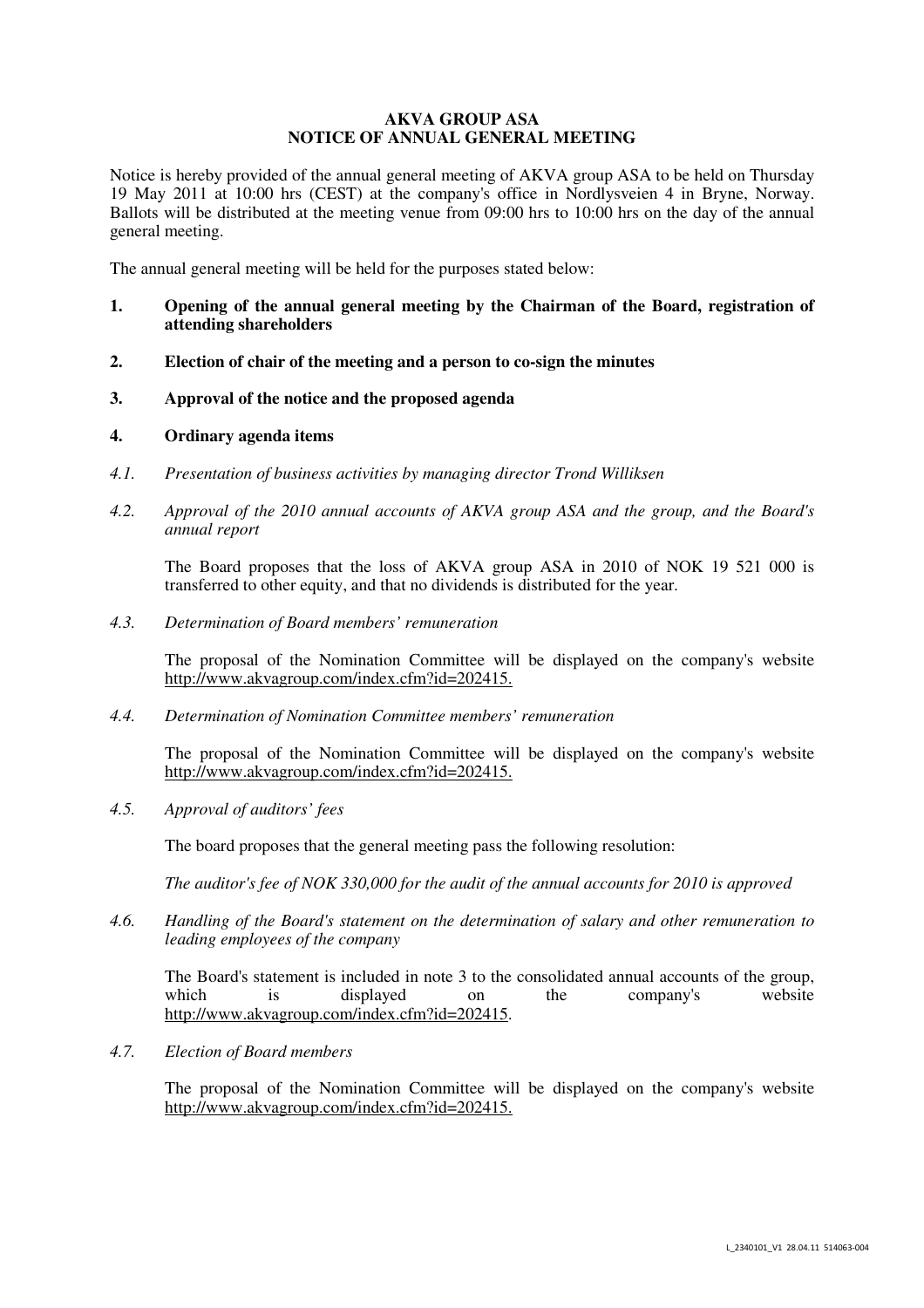## *4.8. Election of Nomination Committee members*

The proposal of the Nomination Committee will be displayed on the company's website http://www.akvagroup.com/index.cfm?id=202415.

## **5. Reduced notice period for extraordinary general meetings**

The Board proposes that the general meeting pass the following resolution:

*Until the annual general meeting in 2012, the Board may resolve to convene extraordinary general meetings with at least two weeks notice, if the Board in accordance with section 5-8a of the Norwegian public limited liability companies act has resolved that the shareholders may vote by electronic means.* 

## **6. Authorisation to increase the share capital**

To ensure the completion of the Company's strategic goals in the best possible way, the board proposes that the general meeting authorise the board to carry out one or several capital increases. The reason for the proposal is that the board wishes to carry out an underwritten rights issue during 2011, and that the company may need additional capital on short term notice to develop and potentially expand the business. It would therefore be practical if the board is given the opportunity to carry out a continuous assessment and adjustment of the Company's need for additional capital.

The purpose of the authorisation is therefore to give the board the opportunity to carry out a capital increase quickly and efficiently when the detailed terms and conditions of the capital increase has been determined.

The board proposes that the general meeting pass the following resolution:

*The board is authorised to increase the company's share capital by up to NOK 8 611 434 through subscription of new shares. The authorisation does not authorise the board to waive the pre-emptive right of shareholders pursuant to section 10-4 of the Act, or carry out a capital increase through payments in non-monetary assets or incur special obligations on behalf of the company as set out in section 10-2 of the Act. The authorisation does not cover decisions on mergers pursuant to section 13- 5 of the Act, and may not be used in connection with the company's option program.* 

*The authorisation shall be in force from the date of the general meeting until the earlier of the time of the annual general meeting in 2012 and 30 June 2012. This authorisation replaces all previous authorisations to the board to increase the company's share capital."* 

# **7. Authorisation to buy own shares**

The annual general meeting of 3 June 2010 authorised the Board of Directors to acquire own shares with a total nominal value of up to NOK 861 143. The authorisation is valid until the annual general meeting of 2011. The Board of Directors deems it desirable to maintain this authorisation in order to fulfil the company's share option plan. In order to extend the duration of the authorisation up to the next annual general meeting, the Board of Directors proposes that the annual general meeting resolves the following:

*In accordance with the Board of Directors' proposal the Board is authorised to acquire own shares which have been fully paid in accordance with the rules of §§ 9-2 – 9-4 of the Public Limited Companies Act. For each single share which is acquired by this authorisation the price to be paid shall not exceed the ordinary stock exchange rate available on the date of purchase.* 

*This authorisation may be used one or several times. The highest nominal value of the total number of shares that may be acquired according to this authorisation is fixed at NOK 861 143 which equals about 5.0 % of the issued share capital.*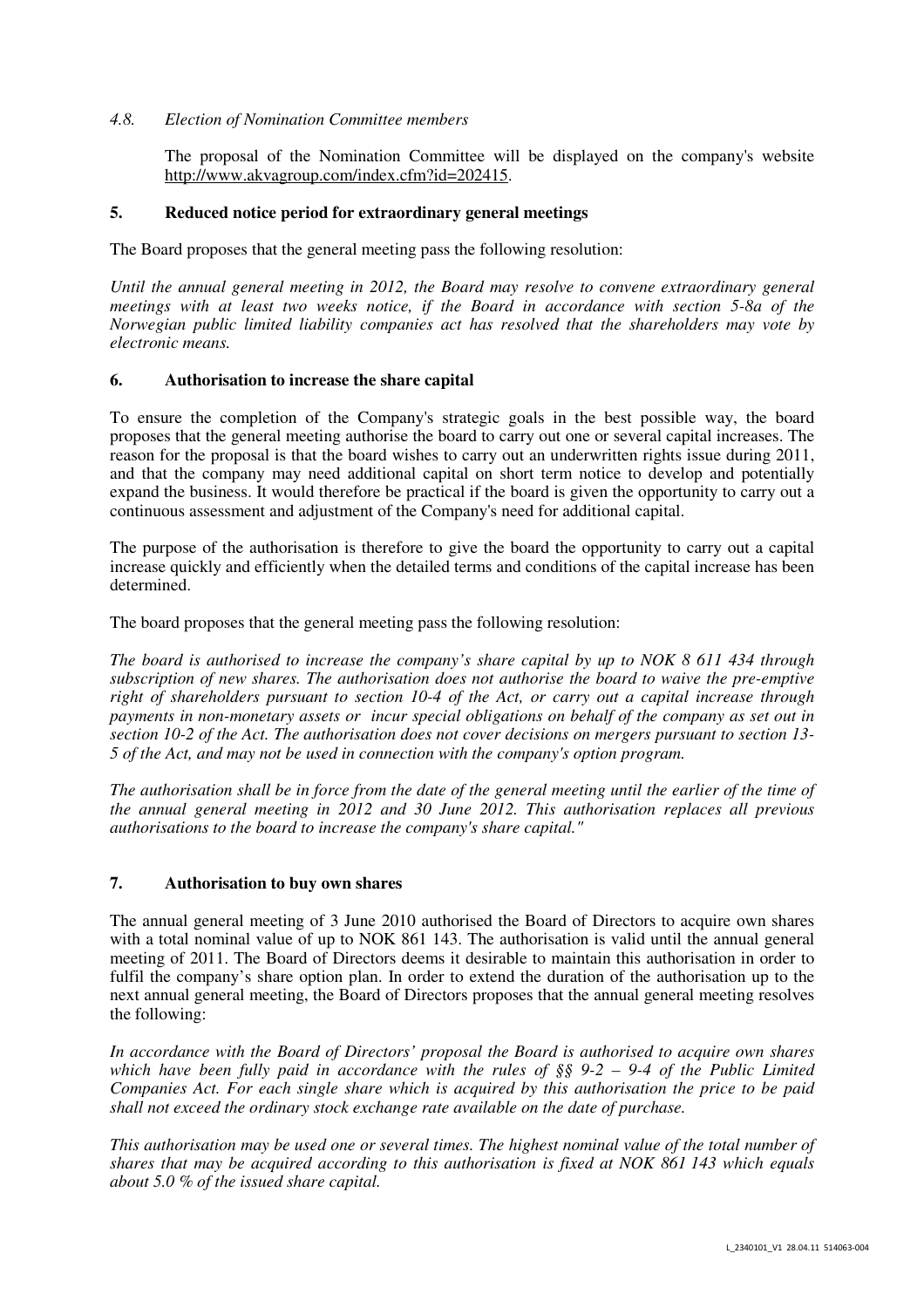*Own shares may only be acquired according to this authorisation when the Company's free equity according to the latest declared balance sheet at the time of the acquisition exceeds the compensation to be paid for the shares. Beyond that, the Board of Directors will decide the conditions for the acquisition and transfer of own shares, considering the fact that in no incidence can own shares be acquired by this authorisation beyond what is considered consistent with prudent and sound business practice, taking proper account of losses that may have occurred after the balance sheet date, or which may be expected to occur.* 

*The authorisation is valid until the annual general meeting of 2012 however not longer than 14 months from this date. This authorisation replaces the authorisation for acquisition of own shares granted by the annual general meeting on 3 June 2010.* 

\*\*\*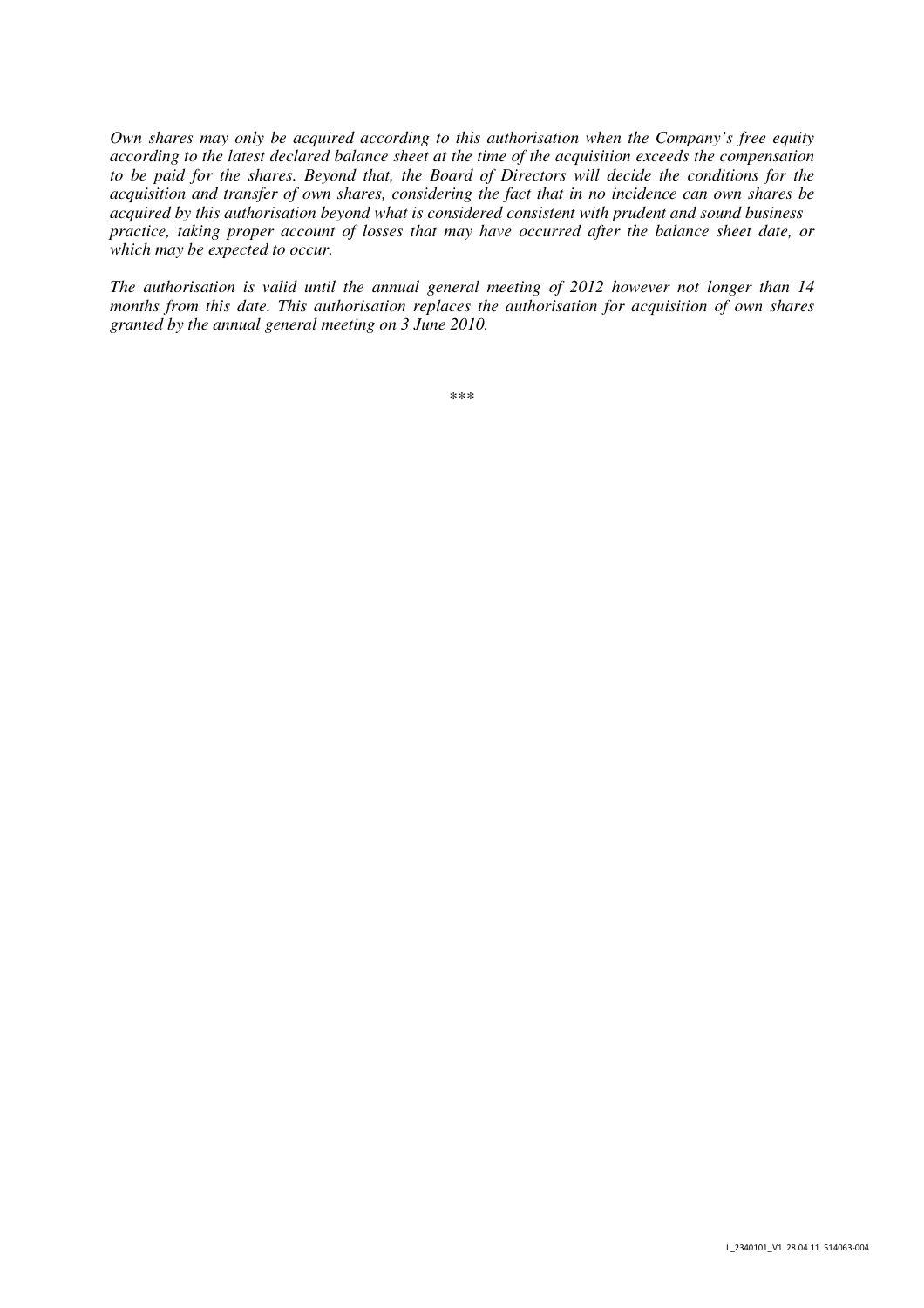#### **The shares of the company and the right to vote for shares**

The company's share capital is NOK 17 222 869 divided into 17 222 869 shares. Each share carries one vote.

Each shareholder has the right to vote for the number of shares owned by the actual shareholder and registered in the shareholder's register with the Norwegian Central Securities Depository (VPS) at the time of the general meeting. If a share acquisition has not been registered with the Norwegian Central Securities Depository (VPS) at the time of the general meeting, voting rights for the acquired shares may only be exercised if the acquisition is reported to the Norwegian Central Securities Depository (VPS) and proven at the general meeting. In a share transfer, the parties may agree that the seller can exercise the rights as holder of the shares until the shares has been transferred to the acquirer.

According to the company's assessment, neither the actual owner nor the agent has the right to vote for shares registered on nominee accounts with the Norwegian Central Securities Depository (VPS), cf. the Public Limited Companies Act section 4-10. The actual owner may, however, vote for the shares in the event that he can document that he has taken all necessary steps to terminate the custodian registration of the shares, and that the shares will be transferred to an ordinary account registered with the Norwegian Central Securities Depository (VPS), in the owner's name. Provided that the owner can document such conduct, and that he has an actual ownership interest in the company, he may, in the company's opinion, vote for the shares, even though they are not yet registered on an ordinary VPS-account.

#### **The shareholders' rights**

A shareholder cannot demand that new items are added to the agenda, as the deadline for such request has expired, cf. the Public Limited Liability Companies Act section 5-11 second sentence.

A shareholder has the right to make proposals for a resolution regarding the items which will be discussed by the general meeting.

A shareholder has the right to request Board members and the CEO to provide available information on issues that may influence the approval of the annual accounts and the Board's report; items brought before the general meeting for approval; the company's financial state, including information on other businesses the company has an interest in; and other items to be discussed at the general meeting, unless the information requested may not be disclosed without disproportionate damage to the company.

If additional information is necessary so that an answer cannot be given at the general meeting, a written answer shall be prepared within two weeks after the general meeting. Such reply shall be available at the company's office and be sent to all shareholders that have requested the information. If the answer is considered material for the evaluation of the circumstances mentioned in the previous paragraph, the answer should be sent to all shareholders with known address.

#### **Registration of attendance to the general meeting**

Shareholders who wish to participate at the annual general meeting, either in person or by proxy, are requested to complete and return the enclosed Attendance or Proxy Form by post or telefax to AKVA group ASA , att. Ragnhild Ree, Post Box 271, Nordlysveien 4, 4349 Bryne, Norway, telefax +47 51 77 85 01. A shareholder who is an entity is requested to attach a certificate of incorporation, or bring a certificate of incorporation to the general meeting*.*

The company requests to receive notification of attendance no later than 18 May 2011 at 12:00 hrs (Bryne local time).

#### **Proxy**

A shareholder who is not present at the general meeting in person, may grant proxy to a nominated proxy holder. Any proxy form not naming any particular proxy holder will be deemed given to the chairman or a person designated by him. Enclosed with the Notice of general meeting is a form which may be used to grant proxy. The company kindly requests that the signed proxy be sent by post or telefax to AKVA group ASA , att. Ragnhild Ree, Post Box 271, Nordlysveien 4, 4349 Bryne, Norway, telefax +47 51 77 85 01. Identity papers for the shareholder granting proxy and the proxy holder must be attached to the proxy. Where the shareholder is an entity, a certificate of incorporation of the shareholder must also be attached.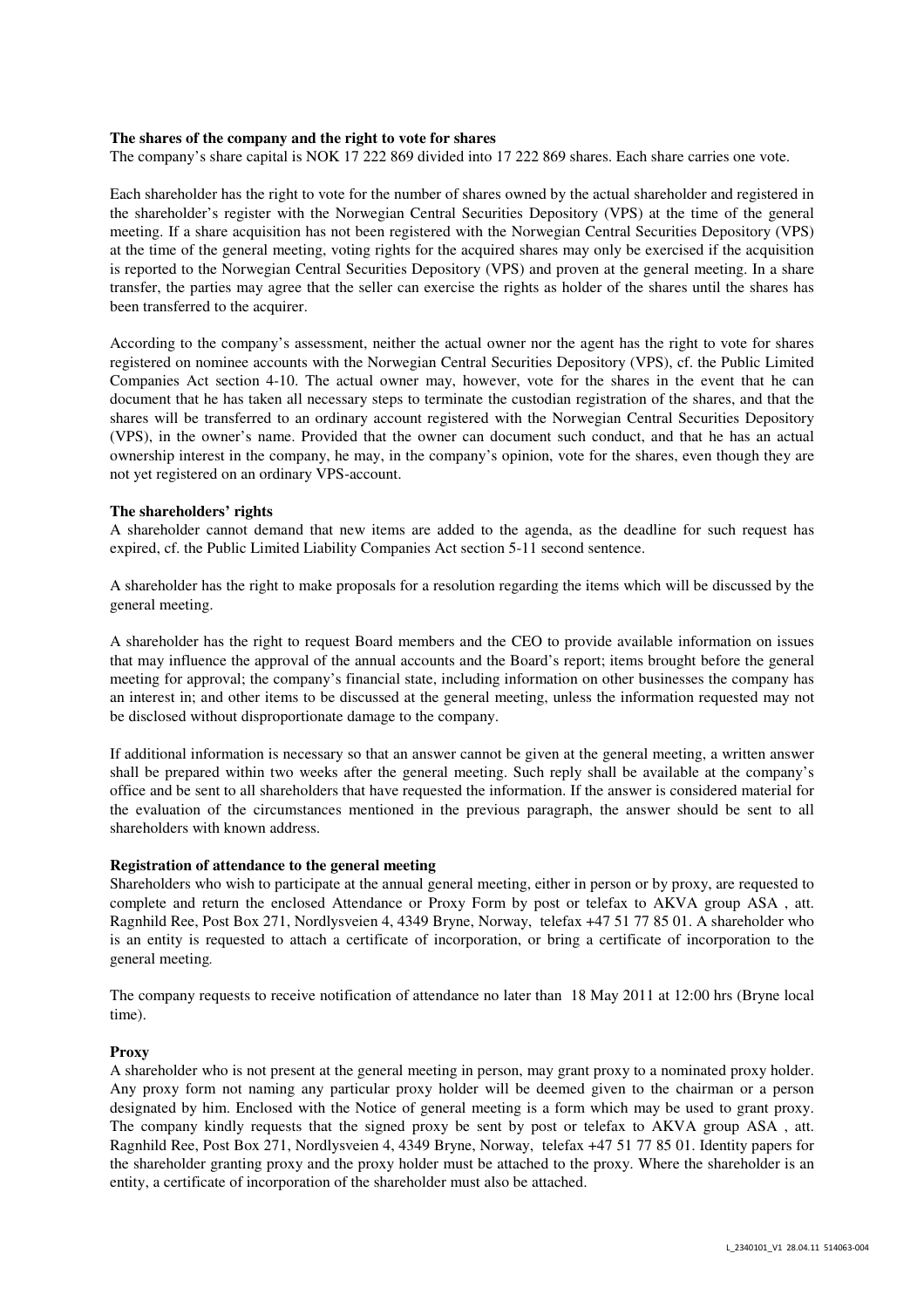Shareholders may also grant proxy with voting instructions. A separate proxy form for such voting instructions is enclosed with the Notice of general meeting. Signed proxies with voting instructions should be sent by post or telefax to AKVA group ASA, att. Ragnhild Ree, Post Box 271, Nordlysveien 4, 4349 Bryne, Norway, telefax +47 51 77 85 01.

The company requests to receive all proxies with and without instructions no later than 18 May 2011, at 12:00h (Bryne local time). Proxies that have not been received by such time must be submitted at the general meeting together with identity papers for the shareholder granting proxy and the proxy holder, and a certificate of incorporation of the shareholder where it is an entity.

### **Documents and proposals for resolutions**

In accordance with article 8 of the articles of association, documents that are to be handled at the general meeting is displayed on the company's website http://www.akvagroup.com/index.cfm?id=202415, and are consequently not distributed together with the notice. Nevertheless, each shareholder has the right to have the documents sent to him or her free of charge, upon request to the company. Shareholders may request the documents from the company by e-mail at rree@akvagroup.com or by post to AKVA group ASA, Postboks 271, 4349 Bryne. The company's website also displays the proposals for resolutions on the items on the agenda.

\*\*\*

In accordance with Section 5-12 (1) of the Norwegian Public Limited Liability Companies Act, the Chairman of the Board, Amund Skarholt will open the annual general meeting.

The Notice of the general meeting and additional information related to the general meeting is also available at the company's website, http://www.akvagroup.com/index.cfm?id=202415.

# 28 April 2011

## On behalf of the Board of Directors in AKVA group ASA

Amund Skarholt

Chairman

Enclosures: Enclosure 1: Notice of Attendance/Proxy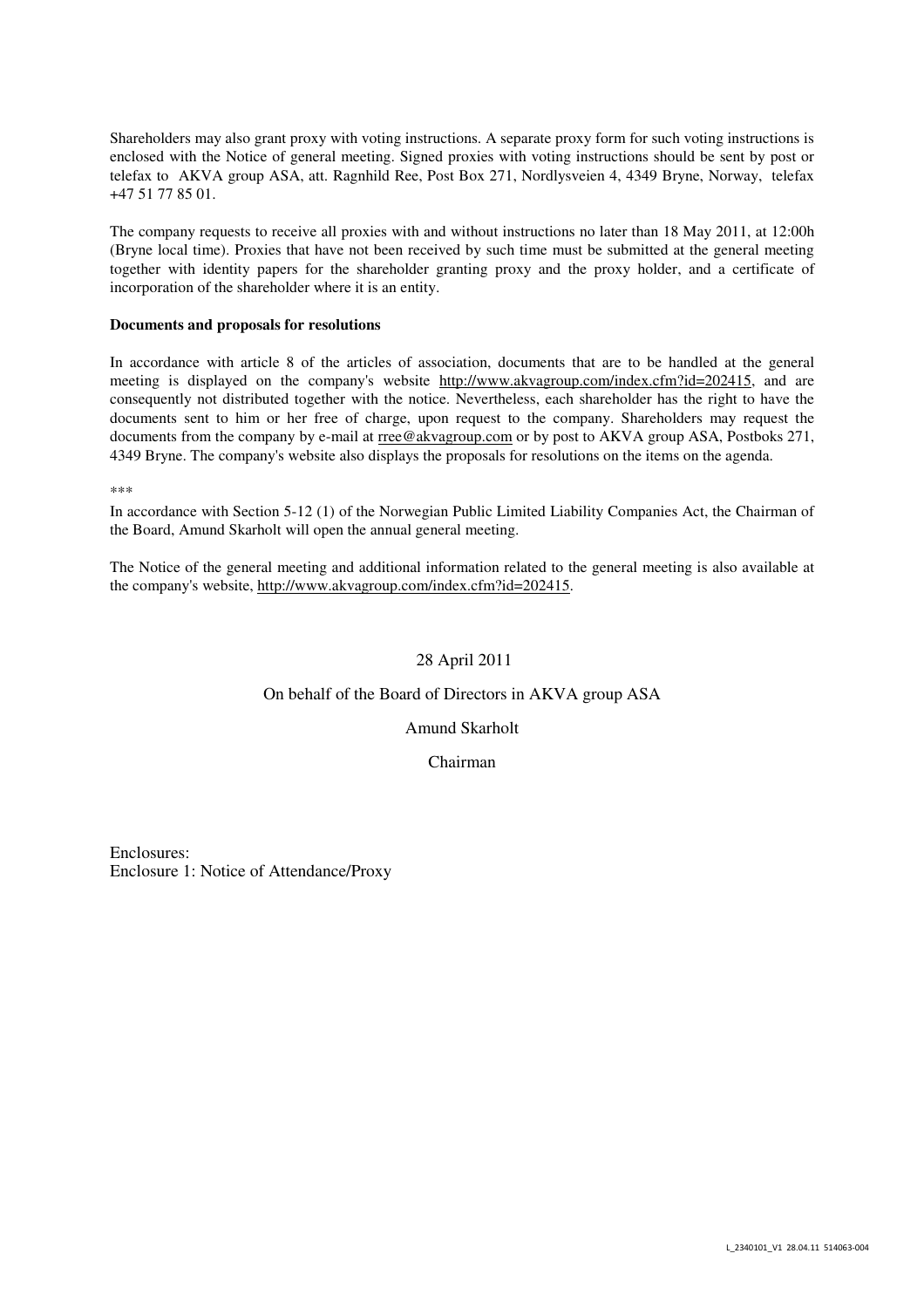### **ATTENDANCE FORM**

*Shareholders who wish to meet at the annual of AKVA group ASA to be held on 19 May 2011, may send this attendance form by post or telefax to AKVA group ASA , att. Ragnhild Ree, Post Box 271, Nordlysveien 4, 4349 Bryne, Norway, telefax +47 51 77 85 01. The attendance form or registration should be received by AKVA group ASA within 12:00 hrs on 18 May 2011. If the shareholder is an entity, a certificate of incorporation must be attached to the attendance form.* 

|                | If the shareholder is an entity, it will be represented by:         |                                                                               |  |  |  |  |  |
|----------------|---------------------------------------------------------------------|-------------------------------------------------------------------------------|--|--|--|--|--|
|                |                                                                     | Person representing the entity                                                |  |  |  |  |  |
|                |                                                                     | (to grant proxy, use the proxy form below)                                    |  |  |  |  |  |
|                |                                                                     | (name of shareholder) will attend the annual of AKVA group ASA to be held     |  |  |  |  |  |
|                | on 19 May 2011 at 10:00 hrs. I will vote for the following shares : |                                                                               |  |  |  |  |  |
| .              | number of own shares                                                |                                                                               |  |  |  |  |  |
| .              |                                                                     | number of other shares in accordance with attached proxy                      |  |  |  |  |  |
|                | number of shares in total                                           |                                                                               |  |  |  |  |  |
|                |                                                                     |                                                                               |  |  |  |  |  |
| Place and date |                                                                     | Shareholder signature                                                         |  |  |  |  |  |
|                |                                                                     | (To be signed only by own attendance. To grant proxy,<br>use the form below.) |  |  |  |  |  |

### **PROXY FORM (WITHOUT VOTING INSTRUCTIONS)**

*This proxy form is without voting instructions. A shareholder who wishes to give voting instructions must use the proxy form on the next page. A shareholder who cannot meet at the general meeting may grant a nominated person voting authority for its shares by using this proxy. If the shareholder submits the proxy form without naming a proxy, the proxy will be deemed given to the chairman of the board or a person designated by him. Identity papers for the shareholder granting proxy and the proxy holder must be attached to the proxy form. If the shareholder is an entity, a certificate of incorporation of the shareholder must also be attached.* 

*The signed proxy with attachments shall be sent by post or telefax to AKVA group ASA , att. Ragnhild Ree, Post Box 271, Nordlysveien 4, 4349 Bryne, Norway, telefax +47 51 77 85 01. Proxies should be received by AKVA group ASA within 12:00 hrs on 18 May 2011* 

\_\_\_\_\_\_\_\_\_\_\_\_\_\_\_\_\_\_\_\_\_\_\_\_\_\_\_\_\_\_\_\_\_\_\_\_ (shareholder's name) hereby grants (mark, and provide proxy's name if relevant)

□ chairman of the board or a person designated by him

□ \_\_\_\_\_\_\_\_\_\_\_\_\_\_\_\_\_\_\_\_\_\_\_\_\_\_\_\_\_\_ (name of proxy in capital letters)

proxy to meet and vote at the annual of AKVA group ASA on 19 May 2011 at 10:00 hrs for my/our shares.

\_\_\_\_\_\_\_\_\_\_\_\_\_\_\_\_\_\_\_\_\_\_\_\_ \_\_\_\_\_\_\_\_\_\_\_\_\_\_\_\_\_\_\_\_\_\_\_\_\_\_\_

Place and date Shareholder signature Shareholder signature